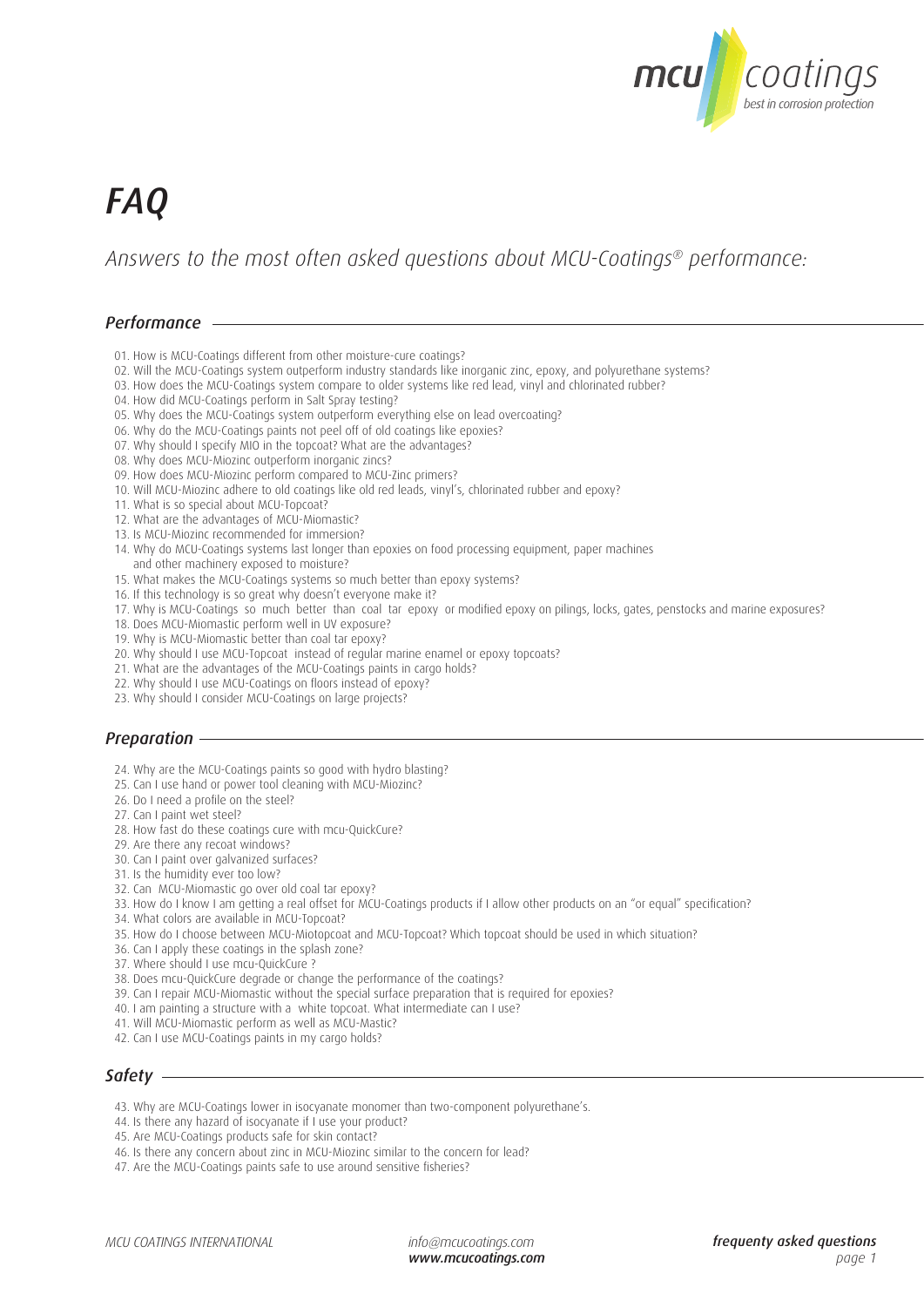

# *Performance*

#### 1. How is MCU-Coatings paints different from other moisturecure coatings?

Moisture-cure coatings are well known and generic versions have been made, on a limited basis, for over thirty years, essentially unchanged and based upon the same few resins commercially available. Due to the characteristic problems inherent in these formulations and the complex production requirements, their use remained limited.

The resins, stabilizing methods, additives, and synergistic pigment combinations are uniquely to MCU-Coatings and are proprietary. It is our successful 25 year track record and improved performance level that has brought on the popularity of moisture-cure coatings and spawned the need for public and private agency, generic secondsource off-sets. It is this requirement for multiple sources that has forced many specifiers to approve and manufacturers to propose untested, newly-designed off-sets with carbon copy data sheets and no track records. These products are based upon the same technology and resins that have been offered before and usually exhibit some or all of the inherent problems: poor can stability, erratic intercoat adhesion, limited corrosion resistance or durability, bubbling in heavy film, poor application properties and lack of field performance data or product understanding.

MCU-Coatings' products are simply more refined, the result of more than 25 years of research with the benefit of over 100 million in sales on billions of euros worth of projects. The MCU-Coatings products is perhaps the most tested product in the field of our industry, having protected over one billion m² worldwide.

#### 2. Will the MCU-Coatings system outperform industry standards like in-organic zinc, epoxy, polyurethane systems?

MCU-Coatings are sold worldwide on thousands of major projects. Before using or specifying, every governmental or corporate agency, state or federal materials lab, engineering firm, or coating consultant required conclusive laboratory and field tests documenting the advantages. MCU-Coatings products has been tested in the history of this industry. Even with conclusive lab tests and overwhelming field use, it was still difficult to penetrate certain markets because of a natural bias against new products from a non-traditional supplier, especially with such dramatic performance claims. Every laboratory test and field evaluation shows our MCU-coating systems superior to the best industry standards worldwide. This includes systems with the best organic or inorganic zinc or epoxy mastic primers and epoxy or polyurethane topcoats. Combining these performance advantages with the obvious application advantages have made MCU-Coatings paints extremely popular and cost effective with infrastructure owners and concerned contractors.

#### 3. How does the MCU-Coatings systems compare with older systems like red lead, vinyl and chlorinated rubber?

MCU-Coatings has combined, for the first time, surface tolerance and ease of application with a true high performance coating. This is our strength.

Tests consistently show MCU-Coatings´ systems to be more surface tolerant and better performing than red lead primer systems, with easier application and faster immersion times than vinyl's with better overcoating performance than alkyds. Our high solids MCU-Coatings meet every VOC and environmental requirement and not only replace these older standards, but actually make them less desirable even if they could be used.

Our 25 years successful record of replacing vinyl's on major hydro, marine, and specialty projects is well known, and our overcoating track record on over three thousand bridges, hundreds of major hydro, marine, wastewater, offshore, petrochemical, and military projects proves their advantages and appropriateness for replacing alkyd and chlorinated rubber coatings for maintenance painting.

#### 4. How did MCU-Coatings perform in salt spray testing?

MCU-Miozinc resists 5000 hours neutral salt spray testing as a stand alone system without undercutting.

#### 5. Why does the MCU-Coatings system outperform everything else on lead overcoating?

In simplest terms, MCU-Coatings systems have all of the properties that an overcoating system needs to perform well, which include flexibility, breathability, better adhesion characteristics, and synergy with the system being overcoated without causing embrittlement or delamination. Additionally, the application advantages make coating under field conditions easier and quicker, which is opposite of traditional plural-component technology. MCU-Coatings developed and formulated systems specifically for overcoating. This is why they work. Other suppliers recommend products are already in their standard product line.

#### 6. Why do the MCU-Coatings paints not peel off old coatings like epoxies do?

Epoxies are brittle, and upon curing in certain conditions like very cold environments or with heavy films, tend to pop off the old coatings within one to three years. MCU-Coatings paints have dramatically better flexibility to conform to different adhesion and cohesion coefficients. The coatings are specifically formulated with precise additives and with the synergistic use of micaceous iron oxide in every coat. Our track record on over 3000 bridges, with all manner of application, in climates ranging from Alaska and Canada to Hawaii and Southeast Asia, proves our claims beyond a doubt.

#### 7. Why should I specify MIO in the topcoat? What are the advantages?

MIO has well-documented attributes that contribute to the overall performance of protective coatings and has been demonstrated to improve coatings longevity by a factor of 7-8 times. Basic advantages include: (1) barrier properties; (2) UV shielding properties; (3) film reinforcement properties; (4) better abrasion resistance; (5) filmbuilding properties over edges and sharp corners; (6) better intercoat adhesion; and (7) infinite recoatability.

### 8. Why does MCU-Miozinc outperform inorganic zincs?

MCU-Miozinc has more zinc by weight in kg per square meter than inorganic zincs. More importantly, MCU-Miozinc is pore free and dense. All inorganic zincs are porous, much like Swiss cheese. This always gives a film with misleading magnetic dry film gauge readings. At the same dry film readings, inorganic zincs provide less zinc, which depletes faster and does not perform as well when overcoated. This porous nature also requires a tie coat or intermediate coat to fill in the voids.

#### 9. How does MCU-Miozinc perform compared to MCU-zinc primers? Field performance has proven that the performance of MCU-Miozinc is almost equal to the performance of the best moisture cure zinc primers with a higher zinc content. MCU-Miozinc is cheaper and has a higher surface tolerance.

#### 10. Will MCU-Miozinc adhere to old coatings like old red leads, vinyl's, chlorinated rubber and epoxy?

Yes, this is why MCU-Miozinc is so popular and our overcoat systems so successful. MCU-Miozinc is more surface tolerant than epoxy mastics, and of course, they have better corrosion resistance.

With MCU-Miozinc you are able to spot prime old coatings when doing an overcoat. Some contractors even use MCU-Miozinc as a complete overcoat primer, coating both bare steel, which has been spot cleaned and the entire old coating. This is common, and it allows a simple two coat overcoat system.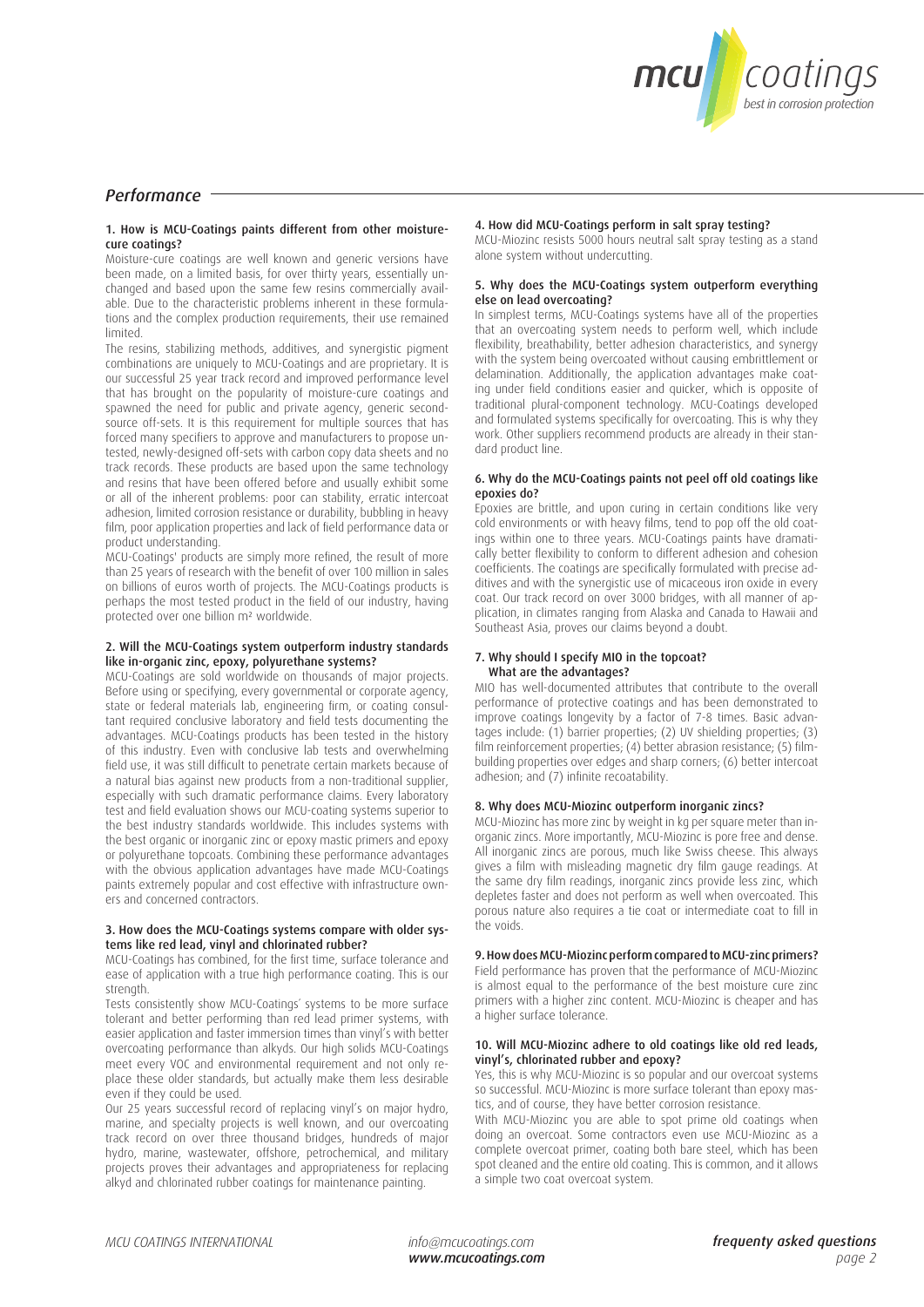

# *performance*

#### 11. What is so special about MCU-Miotopcoat?

Our aliphatic resin used in MCU-Miotopcoat is of automotive quality with regard to gloss and color retention; however, when we pigment it with micaceous iron oxide it makes it the most durable topcoat in our industry.

The MIO reinforces the film, preventing cracking, crazing and blistering. It also shields the resin as surface erosion occurs and make the topcoat extremely durable in high sun exposures. QUV tests show amazing color stability. The MIO prevents the usual decay process that occurs with acrylic polyurethane's and most importantly, the MCU-miotopcoat is a perfect surface to repaint years later. It will not require removal.

#### 12. What are the advantages of MCU-Miomastic?

The practical advantage of the system is that our coatings can be applied in the tanks without expensive dehumidification equipment. and the coatings can be exposed to immersion or condensate within minutes. But the real advantage is that with MCU-Miozinc primer under the MCU-Miomastic there will be far better corrosion resistance than any other system.

This is the only system in the world which has the advantage of a zinc primer, and that zinc primer is more surface tolerant than any epoxy.

#### 13. Is MCU-Miozinc recommended for immersion?

Yes, but always with a topcoat. MCU-Miozinc is approved under MCU-Miomastic for potable water, and both are recommended for fresh, salt water, and sewage treatment exposures with a proper topcoat.

#### 14. Why do MCU-Coatings' systems last longer than epoxies on food processing equipment, paper machines and other machinery exposed to moisture?

When you compare the impedance or capacitance of coatings you will see a high difference between MCU-Coatings' paints and epoxies. In fact it is usually 100 times greater. This conductivity or lack of conductivity when comparing wet versus dry films is one explanation given by many European and Asian experts.

The fact is that these coats simply last a lot longer, and can be applied successfully in damp conditions.

#### 15. What makes MCU-Coatings system so much better than epoxy systems?

Besides the basic chemical differences of the resins themselves which make them more durable, there is the obvious fact that MCU-Coatings always recommends priming any steel surface with a zinc primer. No corrosion or coatings expert can argue that an epoxy mastic primer can equal the performance of a zinc primer. MCU-Coatings has made zinc primers easier to use and more surface tolerant than any epoxy.

16. If this technology is so great why doesn't everyone make it? Many have tried, and now that we have made it work, other manufacturers are in a panic trying to compete. Moisture-cure technology is very complex, but the biggest obstacle is the manufacturing techniques.

#### 17. Why is MCU-Coatings paints so much better than coal tar epoxy or modified epoxy on pilings, locks, gates, penstocks and marine exposures?

Simply put, MCU-Coatings last longer. No other coating in the world can offer 20,000 hours on ASTM salt spray testing and MCU-Coatings' paints can be applied in the high humidity and damp conditions that completely hamper the applications of epoxies. MCU-Coatings are more surface tolerant, weather better, are more resistant to impact, more resistant to undercutting and are very flexible and the best coatings available for resistance to embrittlement.

Moisture-cure urethanes, or more correctly *polyureas*, retain flexibility better than any polyurethane or epoxy.

#### 18. Does MCU-Miomastic perform well in UV exposure?

Yes. There will be some initial chalking; however, the 1.3 to 2.2 kg (3-5 pounds) of micaceous iron oxide in the film will prevent further degradation. This is why it is extremely important to be cautious of look-alike off-sets. Only MCU-Coatings uses that high level of MIO. MCU-Miomastic will not become brittle like an epoxy when exposed to UV light, and is recommended for this exposure.

#### 19. Why is MCU-Miomastic better than coal tar epoxy?

Please look up our MCU-Miomastic data sheet and the " Critical Comparison" accompanying it. MCU-Miomastic is superior to epoxy tar in every performance and application property.

#### 20. Why should I use MCU-Topcoat instead of regular marine enamel or my epoxy topcoats?

MCU-Topcoat is an aliphatic urethane. The gloss and color resistance will be far better and the impact abrasion resistance and chemical resistance are far better. MCU-Coatings has made using aliphatic topcoats practical. Ours have no humidity, dewpoint, or temperature application restrictions.

#### 21. What are the advantages of the MCU-Coatings in cargo holds?

Many. You cannot find a better coating. The MCU-Coatings are more flexible, but more abrasion resistant. They are far more impact resistant than any epoxy and longer lasting. They do not become brittle or crack with ship flexing. Most importantly you can use MCU-Miozinc as a spot or full primer. It is more surface tolerant than an epoxy and the corrosion resistance is better. Every performance and application property is superior to the best epoxy systems and the MCU-Coatings paints cure much quicker.

#### 22. Why should I use MCU-Coatings on floors instead of epoxy?

The most common use of moisture cure coatings in the world is on concrete and wooden floors. The advantages are better color and gloss retention, better abrasion resistance and better adhesion. Moisture cure coatings provide the most consistent performance on concrete due to their ability to tolerate moisture during application.

#### 23. Why should I consider MCU-Coatings on large projects?

Large projects like stadiums, chemical plants and bridges cannot be painted in one season and weather conditions cannot be controlled year round. With MCU-Coatings you can paint year round without weather related delays. You will also avoid litigations which can occur on large projects which are always delayed by painting. And finally large projects should not be painted with cheap paint. With MCU-Coatings you can use the best, but get lower bids because there will be significant application savings. The overall bid will be lower even though the paint may cost more.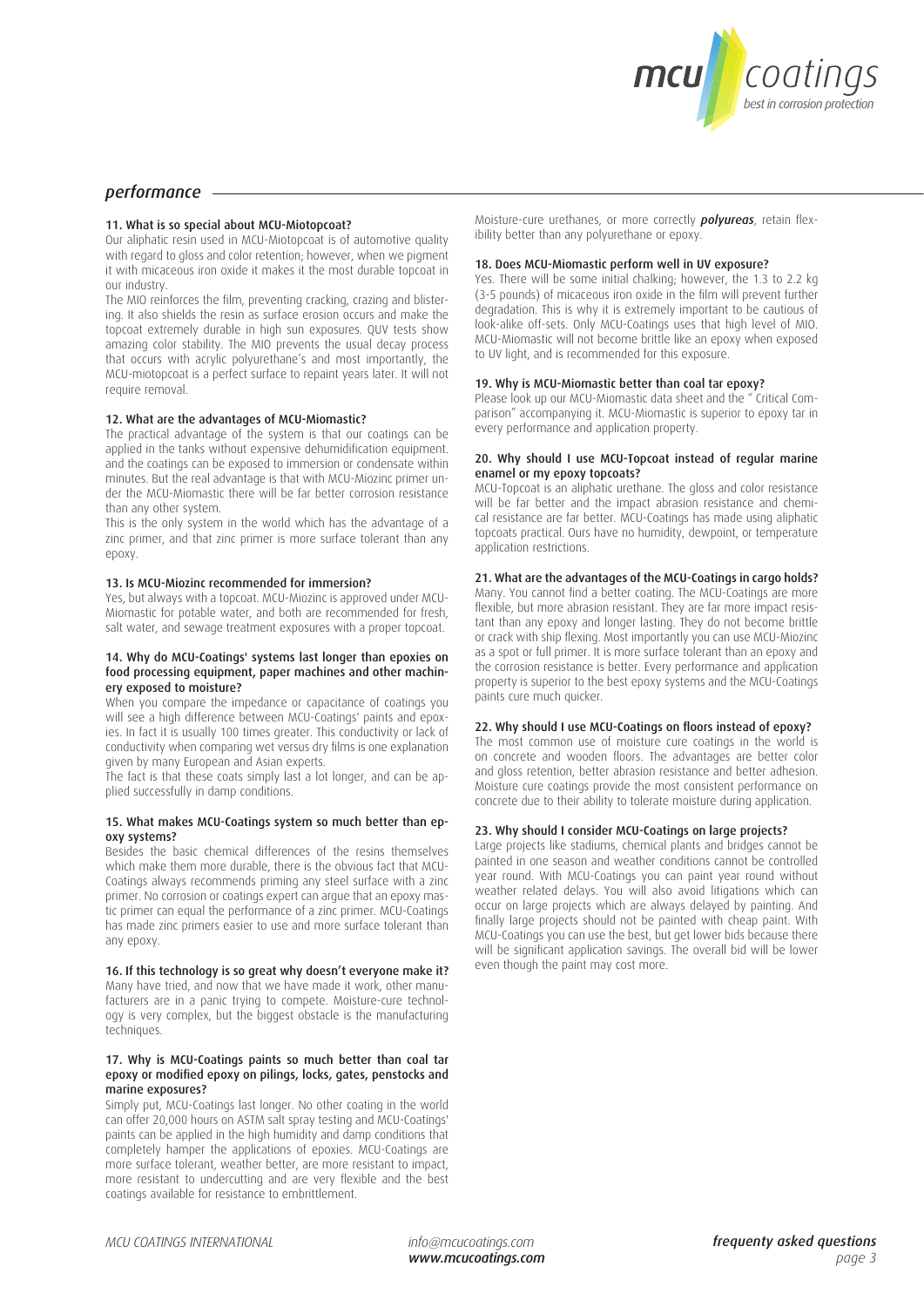

# *Preparation*

### 24. Why are the MCU-Coatings so good with hydro blasting?

MCU-Coatings´ Moisture-Cure technology creates coatings that are more tolerant of moisture than any other coating system. In most cases, the surface can be dried with a towel or a blower immediately before application. Other coatings cannot be applied to moist or damp steel and do not perform well over rust bloom. MCU-Coatings allows application with little or no DH equipment in tanks.

#### 25. Can I use hand or power tool cleaning with MCU-Miozinc?

MCU-Miozinc is far more surface tolerant than inorganic zincs. MCU-Miozinc will adhere to old coatings and surfaces with little or no surface profile. MCU-Miozinc can be applied over a surface that meets the SSPC-SP3 (ISO St 3) power tool cleaning specification and even (ISO St 2) SP2 hand -tool surfaces. MCU-Coatings also manufactures MCU-Aluprime, the most surface tolerant, high performance primer available today.

#### 26. Do I need a profile on the steel?

Yes. While MCU-Coatings´ technology creates excellent adhesion, proper surface preparatiion is always recommended to ensure premium coating performance. A 25 to 50µm (1.0 to 2.0 mil) angular profile is good. However, MCU-Miozinc and MCU-Aluprime have demonstrated impressive adhesion over mill scale or smooth surfaces, where only solvent wiping was allowed. Our coatings, including MCU-Aluprime, MCU-Mastic, MCU-Miozinc and MCU-Miotopcoat are used direct to new galvanized surfaces without a profile. An acid etch or sweep blast is desirable, but good results have been attained with only a solvent wipe.

#### 27. Can I paint wet steel?

In extreme cases it is possible and done often, however we prefer a normal, dry surface. MCU-Coatings are very tolerant of surface moisture, but typically there should be no visible moisture on the substrate. Typically, a towel dry is all that is necessary. When using mcu-QuickCure, the coating becomes less tolerant of surface moisture.

#### 28. How fast do these coatings cure with MCU-QuickCure?

With MCU-QuickCure, recoat or overcoat times can be cut to as short as 20-30 minutes. A three-coat system can be applied in as little as one hour. Even in very cold temperatures, cure times can be as little as one hour. There is no loss of performance using MCU-QuickCure . This can revolutionize our industry.

#### 29. Are there any recoat windows?

Most MCU-Coatings have no outer recoat windows, including MCU-Miomastic, MCU-Topcoat and MCU-miotopcoat. These coatings and many others can be overcoated without abrading the surface for the life of the coating.

#### . 30. Can I paint over galvanized surfaces?

Yes. MCU-Coatings extends the lifetime of a galvanized system more than twofold. The galvanized surface should be solvent wiped and likely needs to be abraded.

Additionally, the zinc primers of MCU-Coatings qualify as a coldgalvanizing product to repair hot-dipped galvanized structures that have been damaged during installation. New galvanized surfaces can be overcoated with one coat of MCU-Miotopcoat or MCU-Alutopcoat direct to the metal.

#### 31. Is the humidity ever too low?

No. MCU-Coatings will cure normally in relative humidity as low as 6%, although cure times will extend slightly in humidity below 30% in low temperature applications. In humidity lower than 6% or at temperatures below 0ºC, the addition of mcu-QuickCure will ensure a rapid and proper cure.

#### 32. Can MCU-Miomastic go over old coal tar epoxy?

Yes, MCU-Miomastic will adhere to old coal tar epoxy and even new applications can be overcoated without poor adhesion. In overcoat situations it is not necessary to remove sound coal tar epoxy that has good adhesion with no corrosion.

#### 33. How do I know I am getting a real offset for MCU-Coatings if I allow other products on an "or equal" specification?

You cannot, but you can use our generic performance specifications which clearly define the requirements. Follow our specification, but also use these tips:

1. Do not judge an offset by the data sheet. Unfortunately our data sheets and much of our literature is not protected by copyrights. Every other supplier has essentially copied our data sheet. You will see the similarity. In the case of one supplier, we actually wrote their data sheets when we private-labeled for them. They are not obligated to make the same product themselves.

2. Always demand independent lab proof of the MIO content. No other supplier has yet put the MIO content on their data sheets. There is no benefit of MIO unless there is at least 1,3 kg per liter. Most offsets have none at all or only 0,4 kg.

3. Be cautious of claims about MIO quality. Most MIO is similar. Some suppliers make outrageous claims of MIO performance. Remember, MCU-Coatings is the world's largest user and our quality is never compromised.

4. Always included a sentence in your specification that alternate products must be approved 5-7 days prior to bid date and do not make an exception.

5. Always require two years field references with the exact system that is proposed.

6. Do not accept a substitute zinc primer that has less zinc than MCU-Coatings zinc primers.

#### 34. What colors are available in MCU-Miotopcoat?

Most darker colors are available, white, off white, safety colors and very clean colors are not possible. The MIO is a gray black color. When used at 1,3 kg per liter or more in the topcoat it mutes or grays off the color.

#### 35. How do I choose between MCU-Miotopcoat and MCU-Topcoat? Which topcoat should be used in which situation?

MCU-Miotopcoat is low gloss and can show a tripping effect on a large flat surface like a tank. It is best to use MCU-Miotopcoat on structural steel, like bridges, and use MCU-Topcoat on tanks and ship hull surfaces. Also MCU-Miotopcoat cannot be made in white, offwhite, or safety colors due to the muting effect of the MIO.

#### 36. Can I apply these coatings in the splash zone?

Yes. The ability to tolerate salt and take quick immersion within hours is the most famous feature of our coatings.

#### 37. Where should I use MCU-QuickCure ?

Anywhere that a rapid cure is desired. With MCU-QuickCure , a three coat system can be applied in 1-2 hours. The only caution with MCU-QuickCure is to avoid going over damp surfaces. MCU-QuickCure makes the cure so fast that is hampers the coating's ability to adhere to a wet surface. You can however, use MCU-QuickCure in 99% relative humidity if the surface is dry.

#### 38. Does MCU-QuickCure degrade or change the performance of the coatings?

No. In repeated tests mcu-QuickCure has proven that it improves the performance. The noted improvements are: less CO2 evolution less bubbling in heavy films, better chemical resistance and better adhesion.